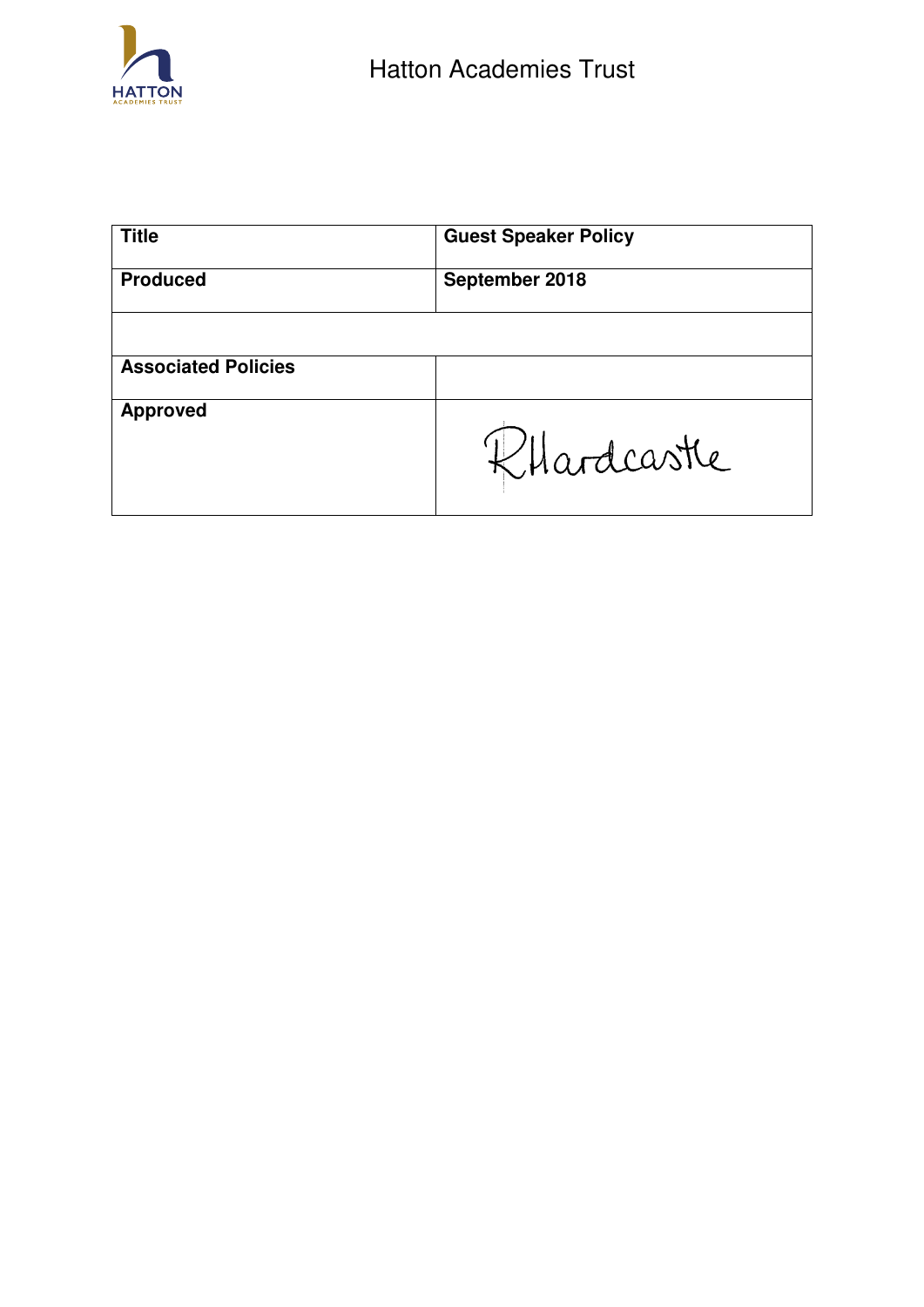

# **Guest Speaker Policy**

We live in an open society where there exists a free exchange of opinions and viewpoints. An education should prepare students to enter this arena equipped with critical thinking skills and the ability to express themselves. This policy is not an attempt to stifle the discussion of controversial issues but rather it is an attempt to provide a framework within which that discussion will neither cause polarization of the community nor concern among parents and teachers.

It is the policy of The Trust that the use of outside/community speakers will be encouraged when it is based on prior approval of the Principal and is appropriate for the level and course content. Every effort will be made to provide a balance of viewpoints when dealing with potentially controversial issues or candidates for public office. Teachers will ensure that the presentation (or any follow-up to the presentation) is consistent with the approved programmes and policies and the promotion of fundamental British values.

Staff members shall adhere to the following guidelines:

- 1. This policy should be read in conjunction with our safeguarding policy and what it has to say about the supervision of visitors and protecting young people from extremism and those who hold extremist views. However, we also have a duty to develop the resilience of young people to extremist views, by well managed discussion and the interrogation of extremist ideology.
- 2. The teacher who desires to have a guest speaker shall make a formal request verbally and in writing to the Principal. As part of the request, the teacher will include the speaker's name, the topic to be addressed, the credentials of the speaker, the tie to the curriculum, as well as the date of the presentation and the class periods to be addressed. Each request should be made five school days prior to the date of the proposed speaker's presentation. If the topic is potentially controversial, the request must be made at least ten school days prior to the presentation.
- 3. If the topic is deemed by the teacher or Principal as potentially controversial, parents/guardians must be notified in writing five school days prior to the date of the presentation. Notification must include the speaker's name, topic to be addressed, tie to the curriculum, credentials of the speaker, date of the presentation, and class periods to be addressed. To allow a student to participate, the parent/guardian must sign the bottom of the notice and return it to school. The student will not participate without the signed permission of the parent/guardian.
- 4. Students may only invite guest speakers when a member of staff assumes responsibility for the speaker and follows the requirements of this policy.
- 5. All quest speakers must follow the school's policies on diversity and equality and refrain from any comments, including humorous comments, which do not uphold our values. In particular, racist, sexist, homophobic, anti-disability comments must not occur.
- 6. Teachers shall select speakers and topics appropriate to the age and level of the students.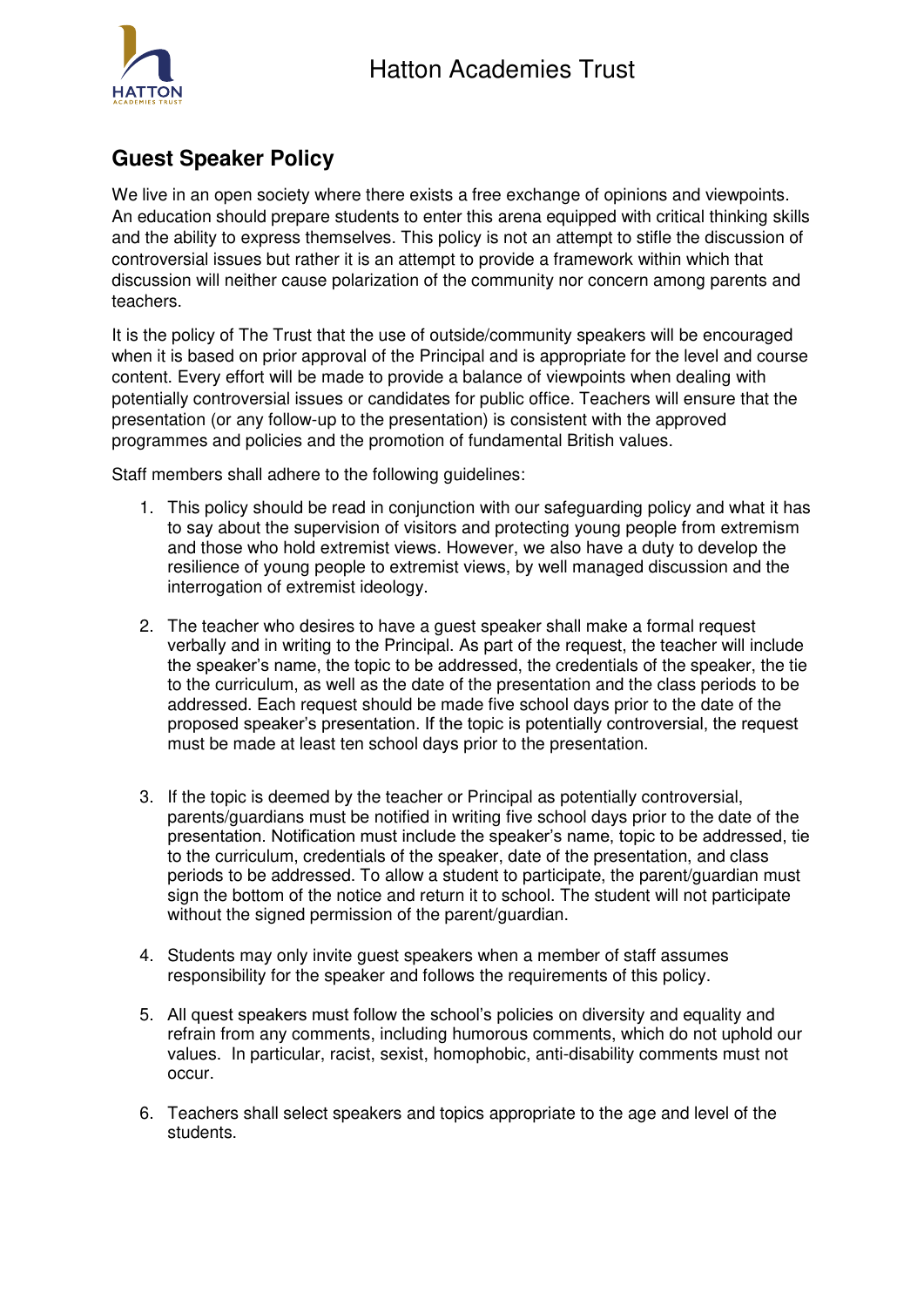

- 7. Teachers shall select speakers and topics which are congruent with the curriculum of the course.
- 8. When using an outside/community speaker, primary responsibility for the instruction and supervision of students is retained by the teacher.
- 9. Except in the context of managed debate, speakers should not explicitly promote political parties.
- 10. In the event a request for an outside/community speaker is denied, the teacher may request a meeting with the Principal. The meeting shall be held no later than five school days from the date of the request for the meeting. In the event that the teacher is not satisfied with the findings of the Principal, the teacher may request a review of the denial with the CEO.
- 11. If a student is involved in inviting an outside/community speaker into the classroom or school, the student must make a formal request in writing to the teacher who will be sponsoring the presentation. The teacher will then follow the process as outlined.
- 12. In the event that a parent/carer has a grievance following any speaker presentation, they are requested to follow the Trust's Complaints Procedure. Full details of this are on the Trust and individual Academy websites.
- 13. Violations of the policy are subject to review by the CEO and/or Board of Directors.

## **Visitor Safeguarding Procedures**

Visiting speaks should be met by the host teacher or staff member. Signing in procedure at the Academy reception should follow usual procedures and the appropriate badge or identification issued.

Out of normal reception hours, the host staff member must ensure that they meet the speaker and sign them in.

Visiting speakers must be accompanied according to the level of DBS clearance.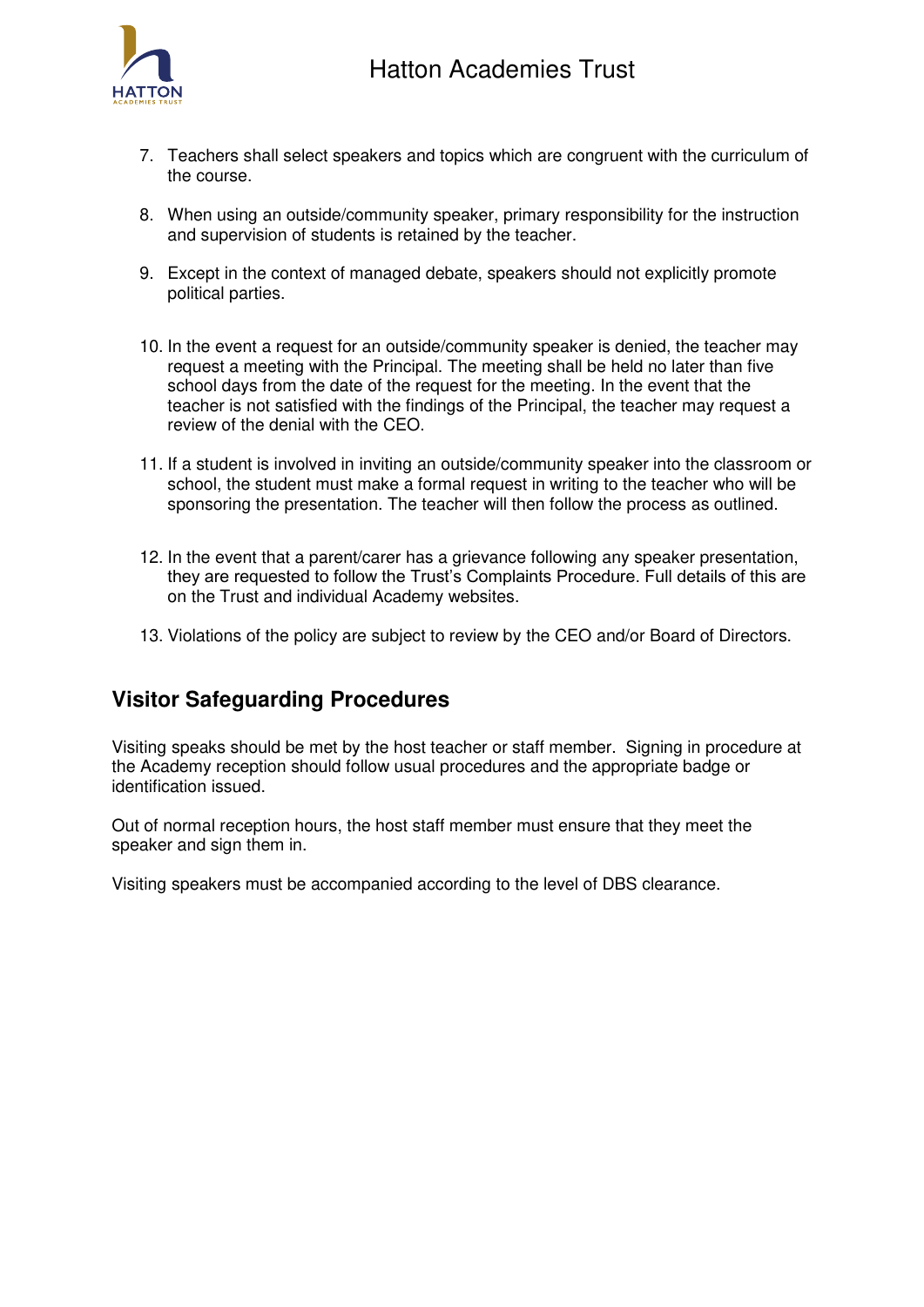



### **HAT Visiting Speakers Risk Assessment**

This form is to be completed before and after the visit. A copy should be sent to the Principal. This checklist can also be used to help evaluate the suitability of venues or speakers on educational visits, or organisations and groups running events for pupils on school premises. This checklist is designed to be used alongside other Academy policies, such as:

- Visiting speaker policies
- Safeguarding policies
- Curriculum policies

Any concerns raised by steps 1-9 should be discussed with the Academy Principal before proceeding.

|    | <b>Vetting procedures</b>                                                                         | <b>Notes</b> |
|----|---------------------------------------------------------------------------------------------------|--------------|
| 1. | How did the academy find the speaker?                                                             |              |
| 2. | Has the speaker been used before? If yes<br>and there are no concerns please go to<br>section 10. |              |
| 3. | Was he/she recommended by a trustworthy<br>person/organization?                                   |              |
| 4. | Does the academy have the speaker's cv?                                                           |              |
| 5. | Does the speaker have appropriate DBS<br>checks in place?                                         |              |
| 6. | Does an internet search about the speaker<br>raise any concerns?                                  |              |
| 7. | Can the speaker provide references of other<br>schools where he/she has spoken?                   | Yes/No       |
|    | What is the feedback from those referees?                                                         |              |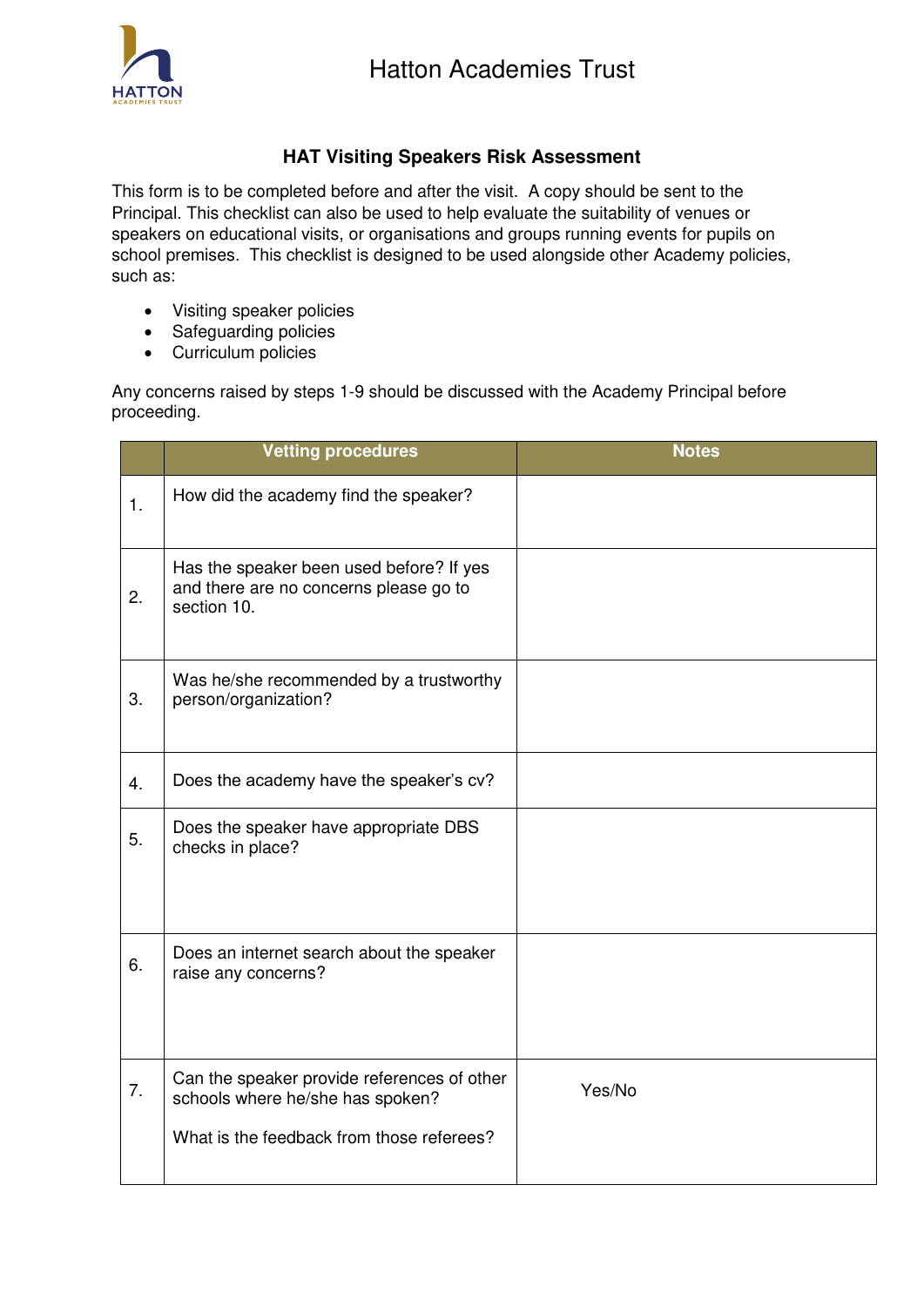

| 8. | Have you discussed the Academy's<br>expectations with the speaker?                       |  |
|----|------------------------------------------------------------------------------------------|--|
| 9. | Do they understand the purpose of their visit<br>and any rules the Academy has in place? |  |

### 10. Visitor/Speaker details

| <b>Curriculum Area</b>    |  |
|---------------------------|--|
| Year Group(s)             |  |
| Nature/topic of the visit |  |
| Date of the visit         |  |

#### 11. Aims of the Visit/Talk

| Aim of the visit (please tick all that apply) |                                                                                            |  |
|-----------------------------------------------|--------------------------------------------------------------------------------------------|--|
|                                               | Improve subject engagement                                                                 |  |
|                                               | Raise self-esteem/improve personal or social skills                                        |  |
|                                               | Improve attitudes to learning                                                              |  |
|                                               | <b>Promote British Values</b>                                                              |  |
|                                               | Contribute to the development of spiritual, moral, social and cultural (SMSC)<br>education |  |
|                                               | Enrich the curriculum                                                                      |  |
|                                               | Other (please list):                                                                       |  |